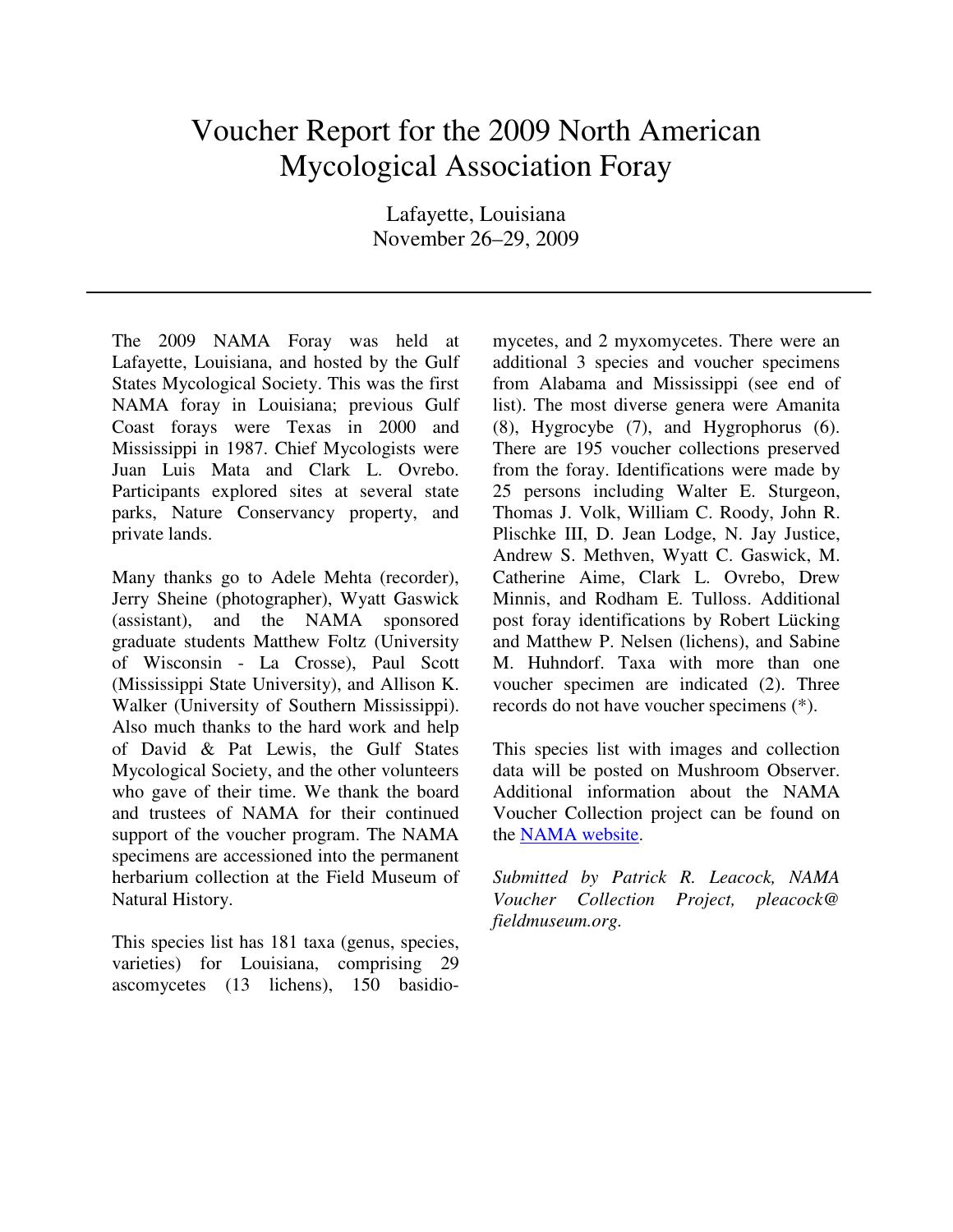Kingdom Fungi

Ascomycota

 Annulohypoxylon nitens Annulohypoxylon cf. thouarsianum Biscogniauxia atropunctata Capnodium sp. Cerebella andropogonis [Epicoccum] Daldinia concentrica Dirinaria confusa Dirinaria picta Dyplolabia afzelii Erysiphe calocladophora Haematomma persoonii Herpothallon rubrocinctum [Cryptothecia rubrocincta] (2) Hypocrea peltata Hypomyces luteovirens Hypoxylon fragiforme Kretzschmaria deusta [Ustulina deusta] Nectriopsis tremellicola [Hypomyces] Parmotrema perforatum Parmotrema cf. subrigidum Parmotrema tinctorum Pseudosagedia cf. rhaphidosperma [Porina rhaphidospermum] Ramalina denticulata Ramalina stenospora Scortechinia acanthostroma Trypethelium ochroleucum Usnea strigosa Xylaria magnoliae var. magnoliae Xylaria multiplex Xylaria poitei

## Basidiomycota

 Abortiporus biennis (2) Agrocybe cylindracea Aleurodiscus oakesii Amanita sp-T10 Tulloss & D. P. Lewis Amanita sp-T43 Tulloss Amanita sp-T44 Tulloss Amanita citrina f. lavendula Amanita muscaria var. persicina Amanita cf. mutabilis Amanita polypyramis Amanita vaginata group Antrodia sp. Armillaria tabescens [brown form, yellow form] (2) Auricularia polytricha Bjerkandera adusta Bolbitius reticulatus (2) Boletus innixus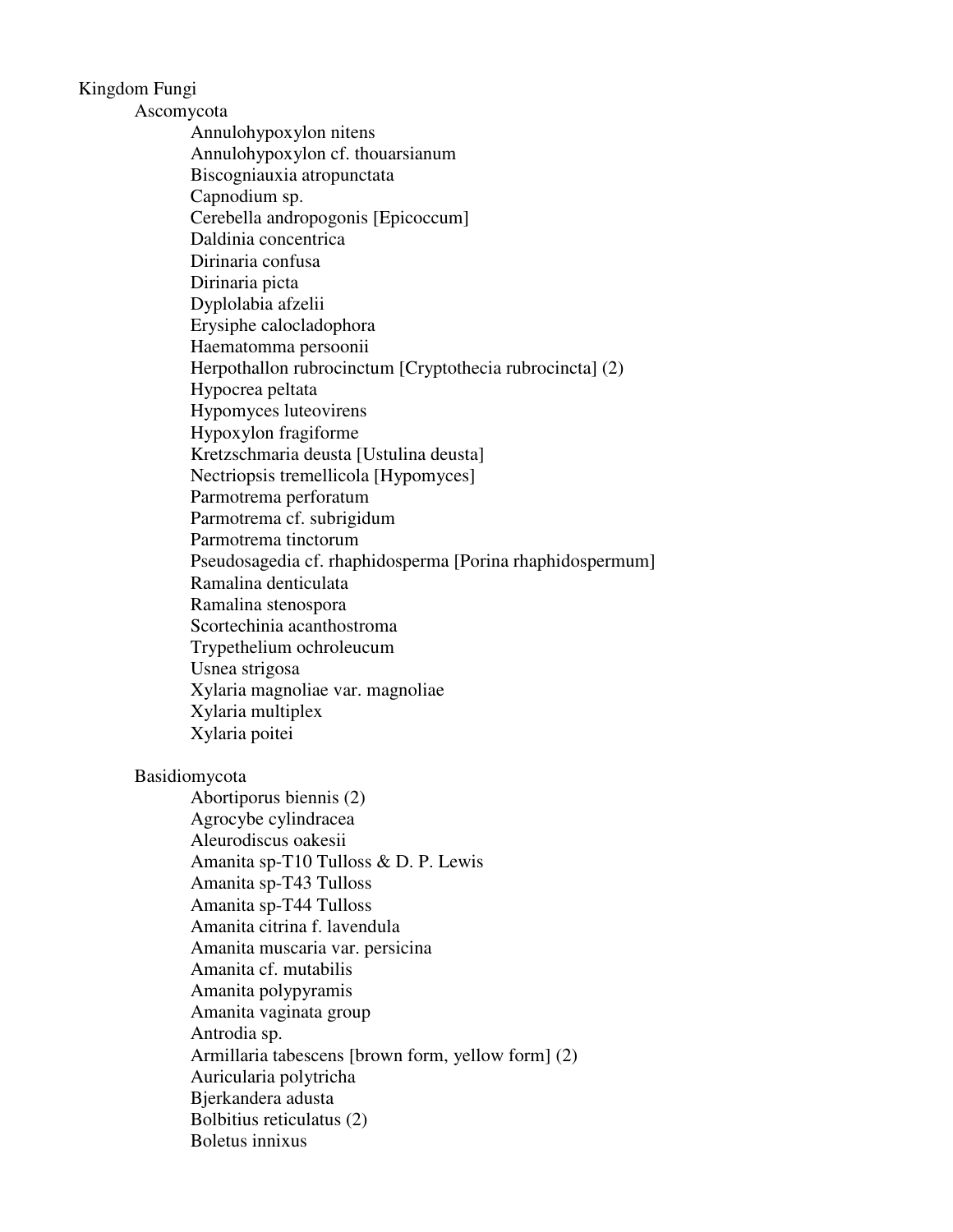Byssocorticium atrovirens Calvatia craniiformis Calvatia cyathiformis Cantharellus cinnabarinus Cerrena unicolor Clathrus columnatus [Linderia columnata] Claudopus cf. vinaceocontusus Clitocybe nuda Coleosporium asterum Conocybe cf. antipus var. humicola Cymatoderma caperatum (2) Daedaleopsis confragosa Daedaleopsis septentrionalis Entoloma sp. Entoloma rhodopolium (2) Exidia glandulosa Favolus tenuiculus [Polyporus] Flammulaster erinaceellus [Phaeomarasmius] Fomes fasciatus Fomitopsis nivosa [Trametes] Ganoderma applanatum Ganoderma lucidum Geastrum morganii Geastrum triplex Gloeophyllum sepiarium Gloeoporus dichrous Grifola frondosa Gymnopilus liquiritiae (2) Gymnopilus sapineus [G. penetrans] Gymnopus spongiosus Gymnosporangium trachysorum Hericium americanum Hericium erinaceus Hexagonia hydnoides Hohenbuehelia mastrucata Hohenbuehelia petaloides Hydnochaete olivacea Hydnum repandum Hygrocybe [subgenus Pseudohygrocybe, H. aff. marchii] Hygrocybe atrosquamosa Hygrocybe cf. chlorophana Hygrocybe cf. flavescens Hygrocybe pratensis var. pallida [Camarophyllus] Hygrocybe psittacina Hygrocybe virginea [Hygrophorus] Hygrophorus sp. [aff. pustulatus] Hygrophorus eburneus (2) Hygrophorus laurae Hygrophorus occidentalis (2) Hygrophorus roseibrunneus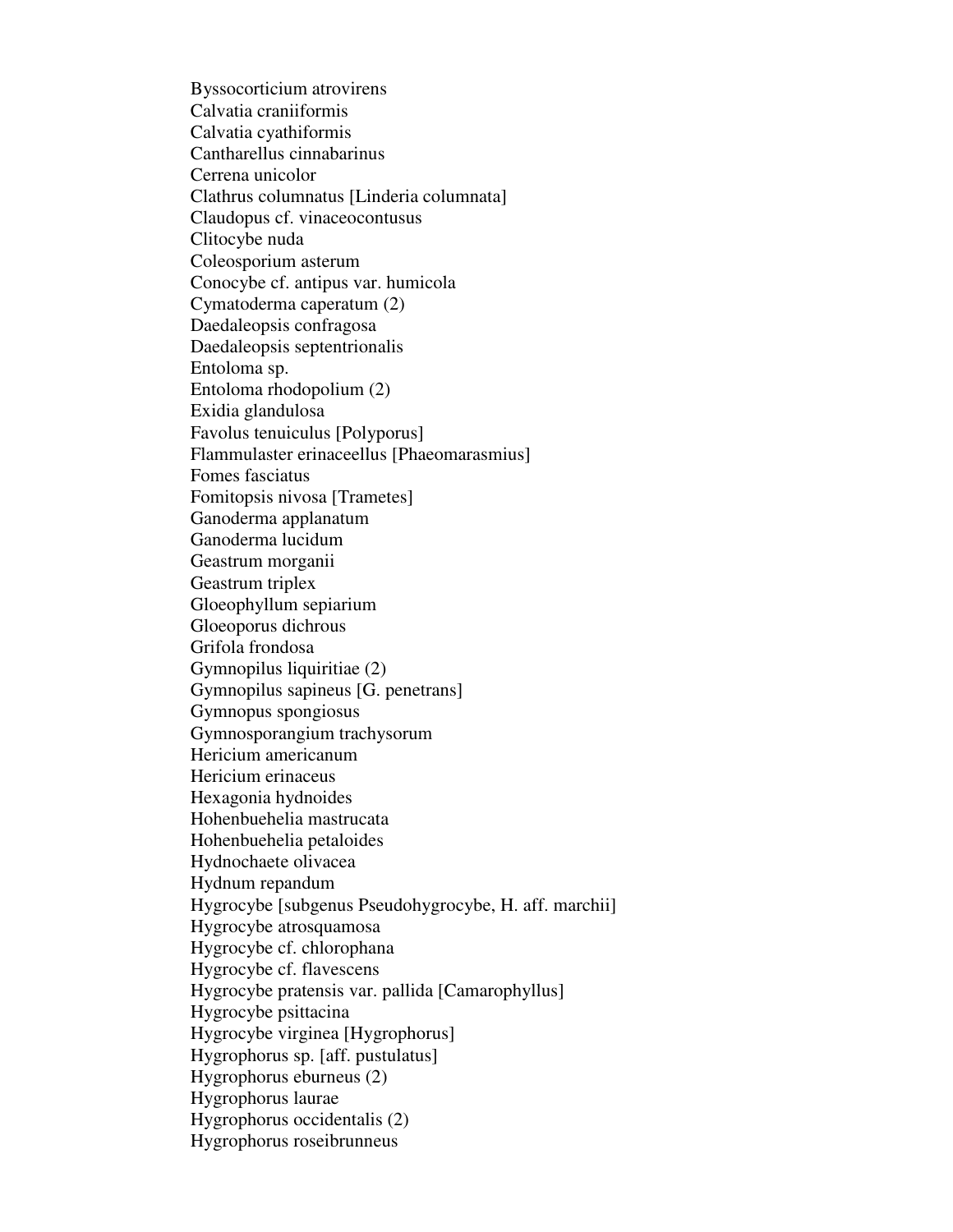Hymenochaete sp. Hymenochaete rubiginosa Hymenopellis furfuracea [Xerula] (2) Hymenopellis radicata [Xerula RHP species 1] (2) Hypholoma fasciculare Inocybe maculata Inocybe rimosa Inonotus dryadeus (\*) Inonotus glomeratus Kuehneola uredinis Laccaria sp. (2) Laccaria ochropurpurea Laccaria trichodermophora Laccaria vinaceobrunnea Lactarius chrysorrheus Lactarius paradoxus Lactarius pseudodeliciosus Lactarius quietus var. incanus Laetiporus gilbertsonii var. pallidus Lentinus tigrinus Lenzites elegans [Trametes] Lepiota aspera [L. acutesquamosa] Leucogloea compressa Lycoperdon perlatum Lycoperdon pyriforme Marasmius felix Microporellus dealbatus Mycena galericulata Mycena inclinata Mycena luteopallens Mycoacia uda (2) Nigroporus cf. vinosus Panellus stipticus Phanerochaete chrysorhiza (2) Phellinus sp. Phellinus gilvus Phellinus wahlbergii Phlebia incarnata Phlebia tremellosa Pisolithus arhizus [P. tinctorius] (2) Pleurotus ostreatus Pluteus sp. Pluteus cervinus Pluteus cf. jamaicensis Pluteus petasatus Porostereum crassum [Phanerochaete crassa] Pseudochaete tabacina [Hymenochaete] (2) Pseudofavolus cucullatus Puccinia lygodii Puccinia smilacis